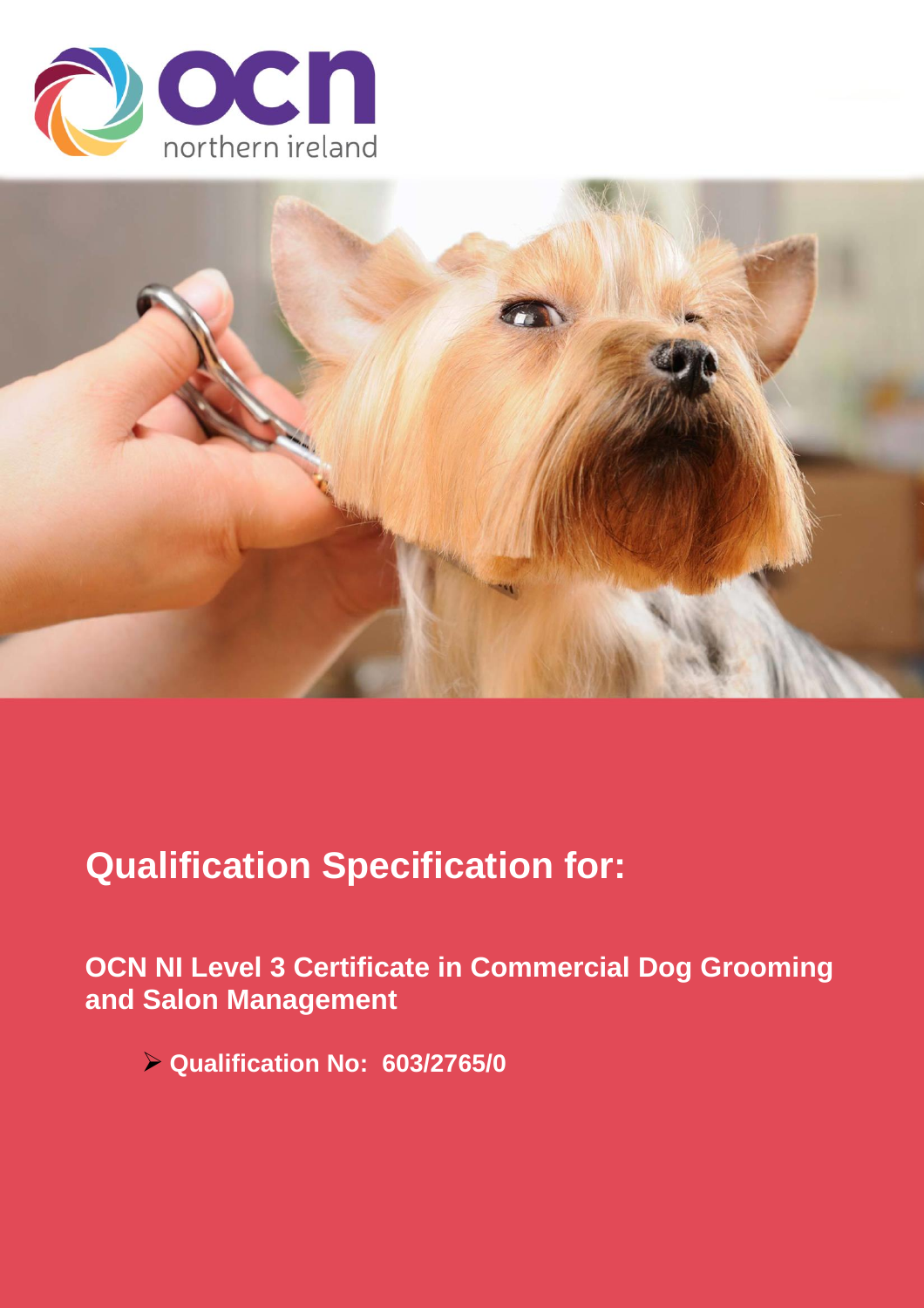

# <span id="page-1-0"></span>**Qualification Regulation Information**

| <b>Qualification Title:</b> | OCN NI Level 3 Certificate in Commercial Dog<br>Grooming and Salon Management |
|-----------------------------|-------------------------------------------------------------------------------|
| Qualification Number:       | 603/2765/0                                                                    |
|                             |                                                                               |

| 15 December 2017 |
|------------------|
| 30 November 2022 |
| 30 November 2025 |
|                  |

Qualification operational start and end dates indicate the lifecycle of a regulated qualification. The operational end date is the last date by which learners can be registered on a qualification. Learners have up to 3 years after this date to complete the qualification and claim their certificate.

All OCN NI regulated qualifications are published to the Register of Regulated Qualifications ( **<http://register.ofqual.gov.uk/>** ). This site shows the qualifications and awarding organisations regulated by CCEA Regulation and Ofqual.

#### **OCN NI Contact Details**

Open College Network Northern Ireland (OCN NI) Sirius House 10 Heron Road Belfast BT3 9LE

Phone: 028 90463990<br>
Web: www.ocnni.or Web: **[www.ocnni.org.uk](http://www.ocnni.org.uk/)**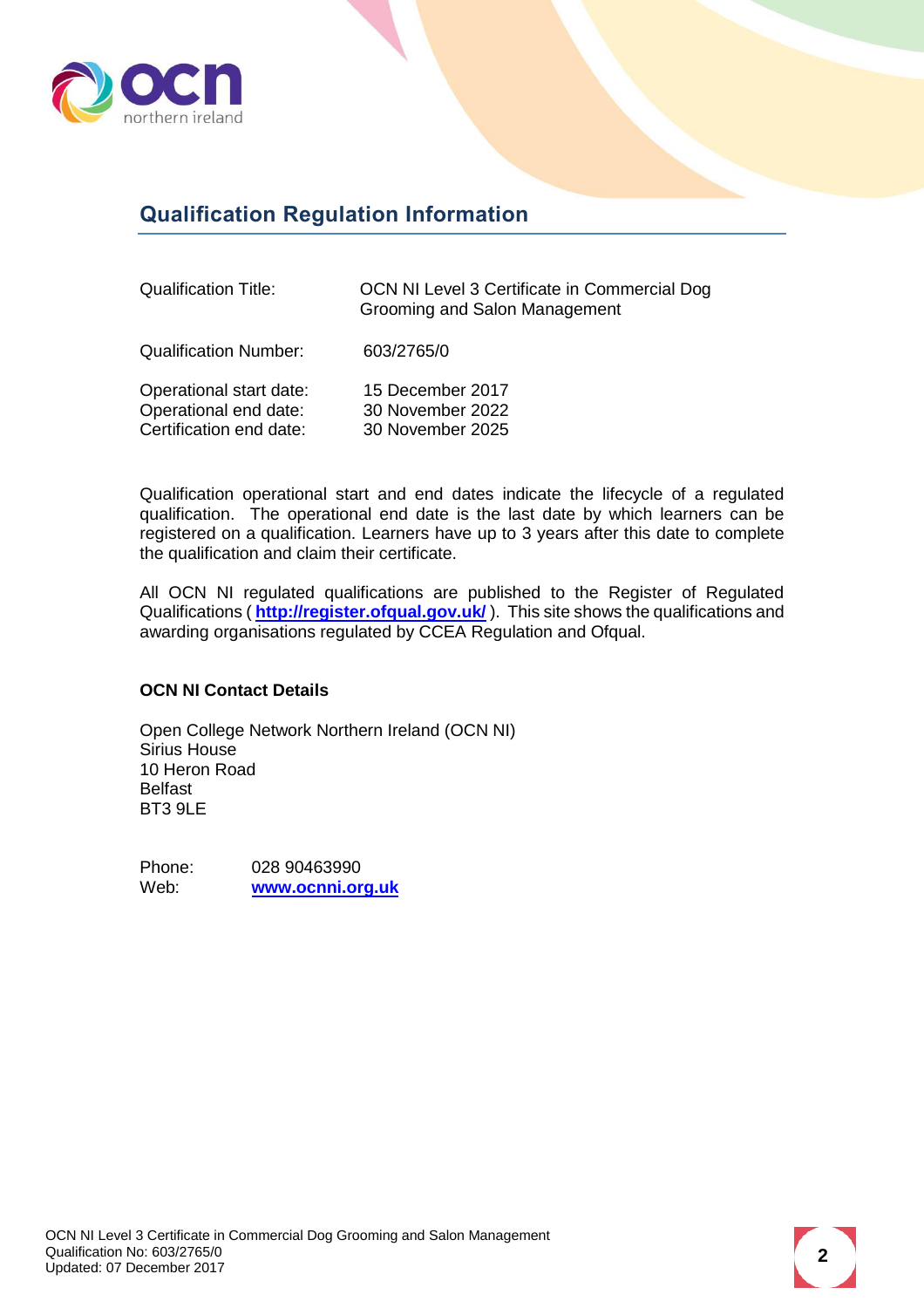

### <span id="page-2-0"></span>**Foreword**

This document explains OCN NI's requirements for the delivery and assessment of the following regulated qualification:

#### **OCN NI Level 3 Certificate in Commercial Dog Grooming and Salon Management**

This specification sets out:

- Qualification features
- Centre requirements for delivering and assessing the qualification
- The structure and content of the qualification
- Assessment requirements for the qualification
- OCN NI's quality assurance arrangements for the qualification
- Administration

OCN NI will notify centres in writing of any major changes to this specification. We will also publish changes on our website at **[www.ocnni.org.uk](http://www.ocnni.org.uk/)**

This specification is provided online, so the version available on our website is the most up to date publication. It is important to note that copies of the specification that have been downloaded and printed may be different from this authoritative online version.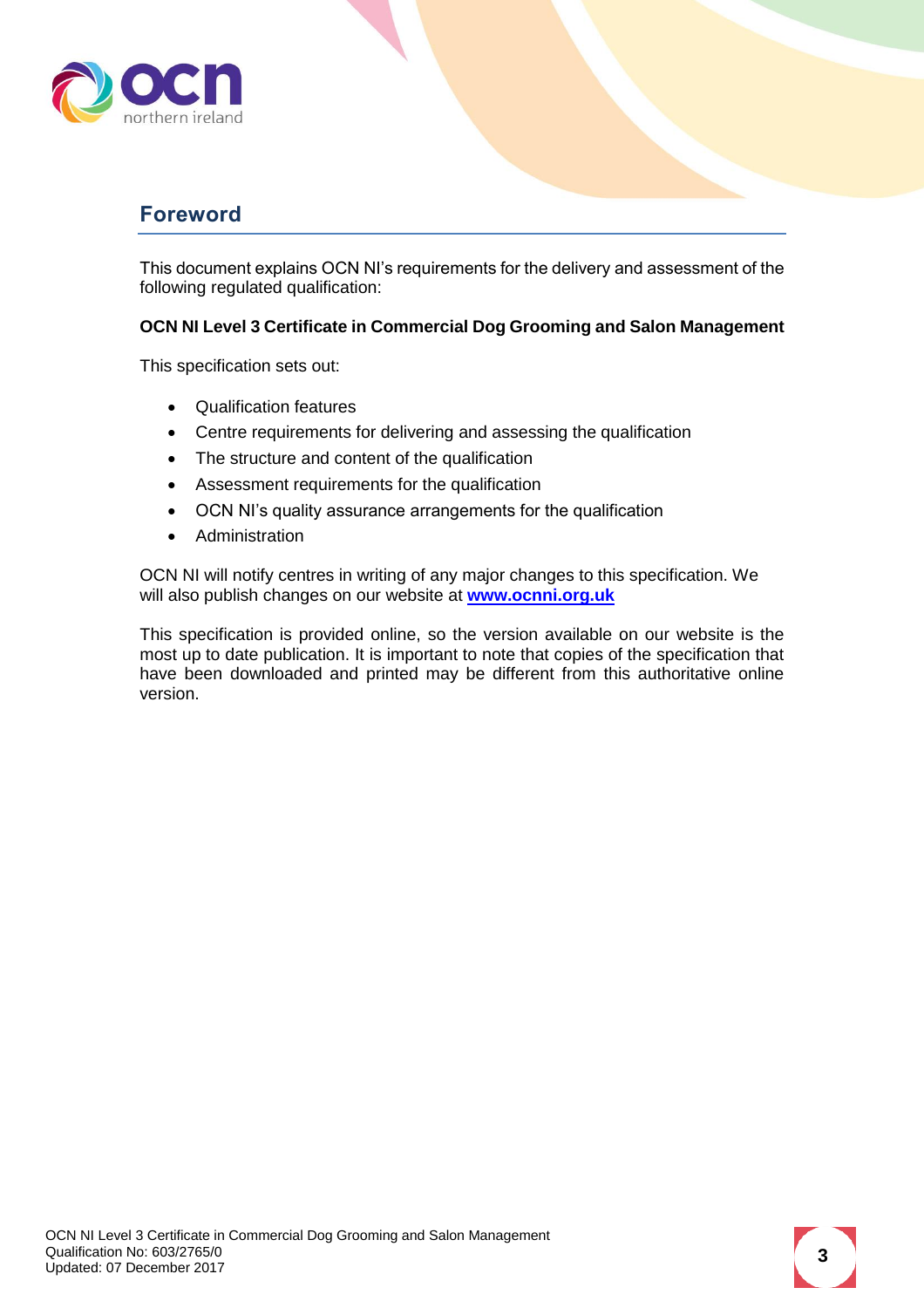

# **Contents**

| Centre Requirements for Delivering the Qualification 8 |  |
|--------------------------------------------------------|--|
|                                                        |  |
|                                                        |  |
|                                                        |  |
|                                                        |  |
|                                                        |  |
|                                                        |  |
|                                                        |  |
| Quality Assurance of Centre Performance 17             |  |
|                                                        |  |
|                                                        |  |
|                                                        |  |
|                                                        |  |
|                                                        |  |
|                                                        |  |
|                                                        |  |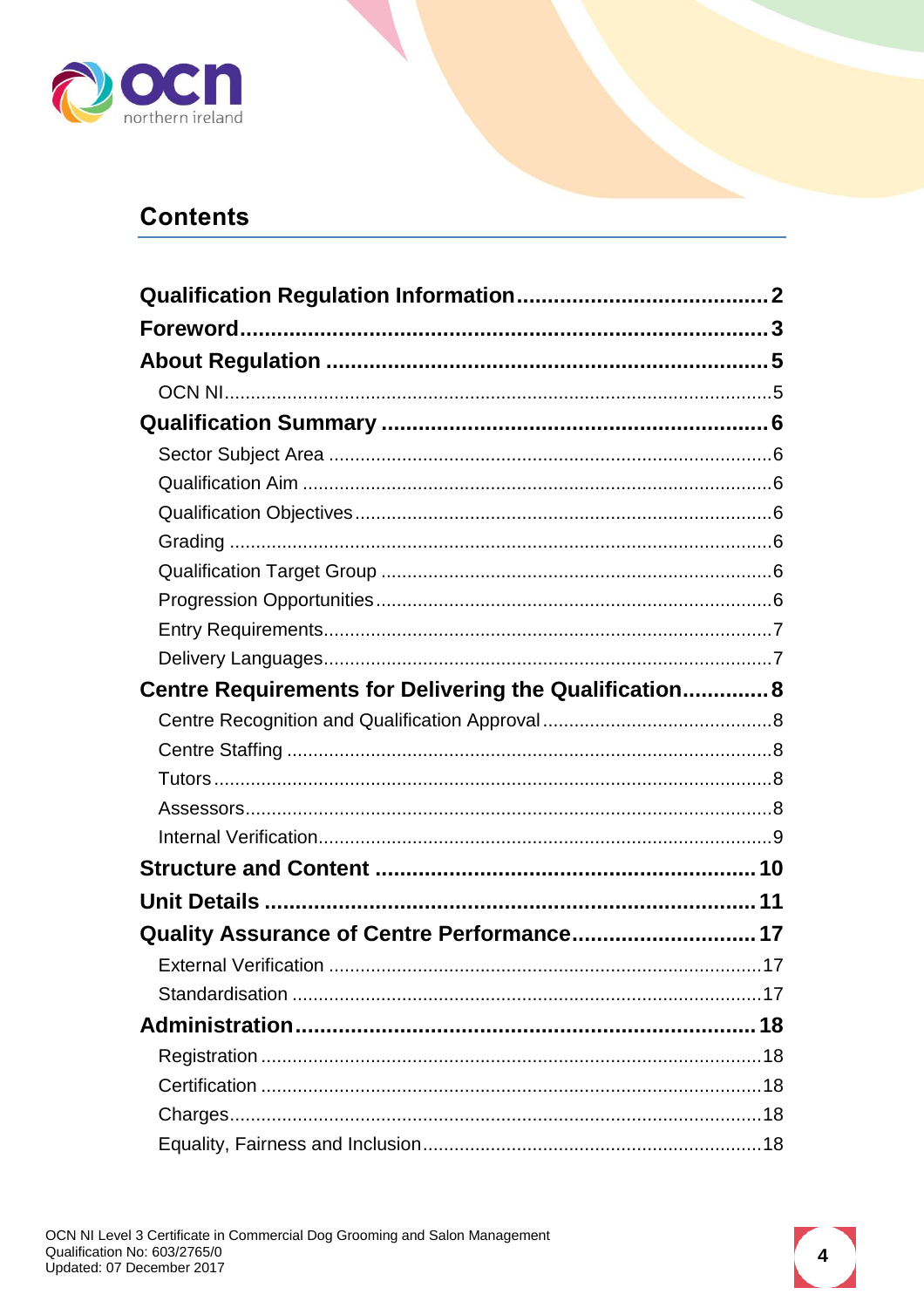

## <span id="page-4-0"></span>**About Regulation**

#### <span id="page-4-1"></span>**OCN NI**

Open College Network Northern Ireland (OCN NI) is a regulated Awarding Organisation based in Northern Ireland. OCN NI is regulated by CCEA Regulation to develop and award professional and technical (vocational) qualifications from Entry Level up to and including Level 5 across all sector areas. In addition, OCN NI is regulated by Ofqual to award similar qualification types in England.

All OCN NI regulated qualifications are published to the Register of Regulated Qualifications (**<http://register.ofqual.gov.uk/>**). This site shows the qualifications and awarding organisations regulated by CCEA Regulation and Ofqual.

#### **The Regulated Qualifications Framework: an overview**

The Regulated Qualifications Framework (RQF) was introduced on 1<sup>st</sup> October 2015: the RQF provides a single framework for all regulated qualifications.

#### **Qualification Level**

The level indicates the difficulty and complexity of the knowledge and skills associated with any qualification. There are eight levels (Levels 1-8) supported by three 'entry' levels (Entry 1-3).

#### **Qualification Size**

Size refers to the estimated total amount of time it could typically take to study and be assessed for a qualification. Size is expressed in terms of Total Qualification Time (TQT), and the part of that time typically spent being taught or supervised, rather than studying alone, is known as Guided Learning Hours (GLH).

For further information about the RQF see: **<https://www.ocnni.org.uk/blog/regulated-qualifications-framework-rqf/>**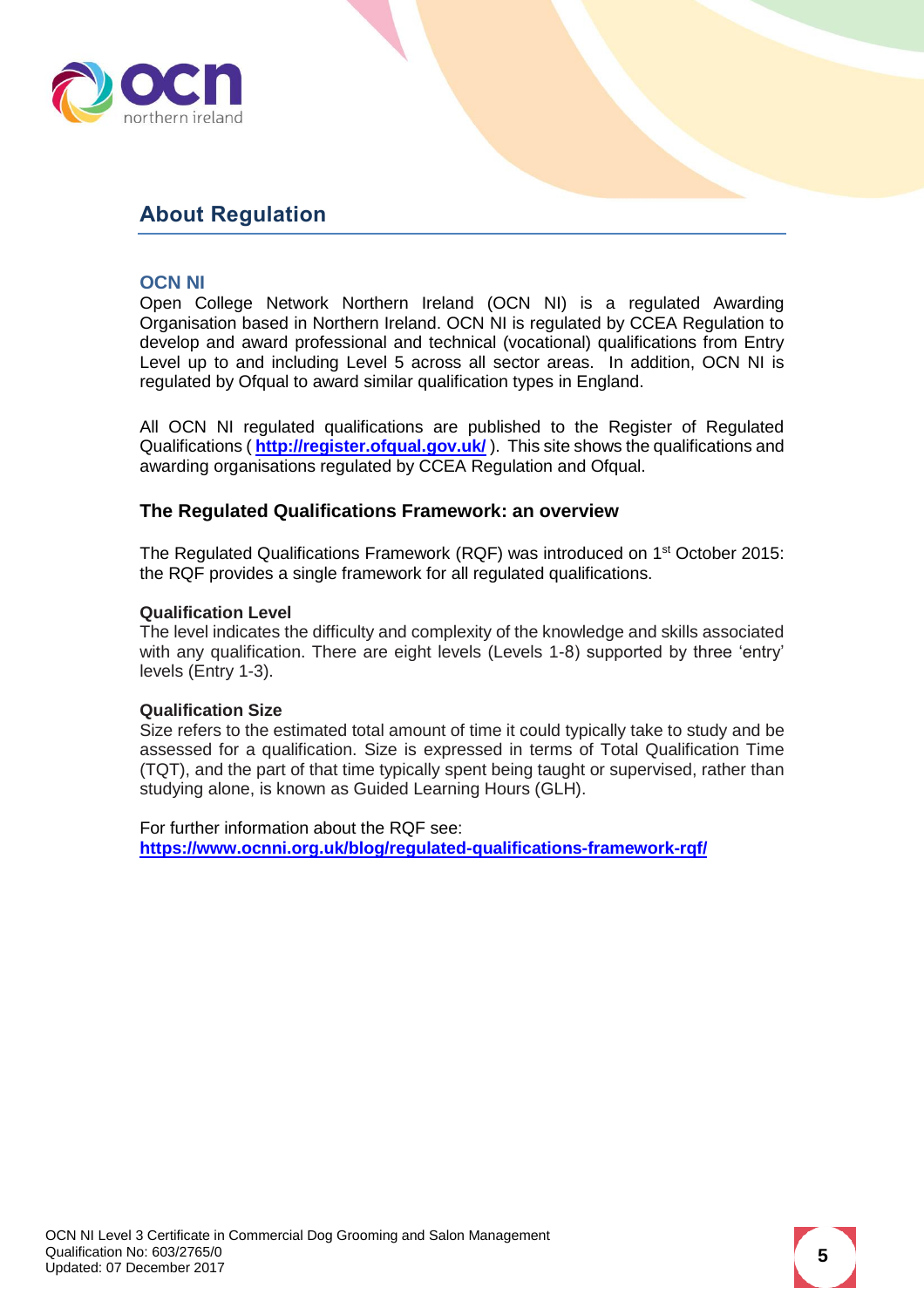

# <span id="page-5-0"></span>**Qualification Summary**

#### <span id="page-5-1"></span>**Sector Subject Area**

3.3 Animal care and veterinary science

This qualification relates to the National Occupational Standards (NOS) for Animal Care and Welfare:

<https://www.ukstandards.org.uk/Pages/results.aspx?k=dog%20grooming>

#### <span id="page-5-2"></span>**Qualification Aim**

The OCN NI Level 3 Certificate in Commercial Dog Grooming and Salon Management qualification has been developed in conjunction with the International Animal Care College and Smartpets Grooming School. The qualification will provide learners with an understanding of what is required when grooming different breeds of dogs, and the skills necessary to carry out dog grooming and salon management activities.

#### <span id="page-5-3"></span>**Qualification Objectives**

The objectives of the qualification are to enable learners to:

- $\rightarrow$  carry out pre-grooming assessments
- $\rightarrow$  use tools and equipment correctly
- $\rightarrow$  carry out styling and finishing of dogs
- $\rightarrow$  address common dog grooming problems
- $\rightarrow$  understand the importance of health and safety, legislation and codes of practice for the dog grooming industry
- $\rightarrow$  collect and record appropriate information

#### <span id="page-5-4"></span>**Grading**

Grading for this qualification is pass/fail.

#### <span id="page-5-5"></span>**Qualification Target Group**

This qualification is for learners who wish to become professional dog groomers or for those who already groom dogs but do not currently hold a nationally recognised qualification. Learners should be at least 16 years of age.

#### <span id="page-5-6"></span>**Progression Opportunities**

The OCN NI Level 3 Certificate in Commercial Dog Grooming and Salon Management enables progression to further learning in this area.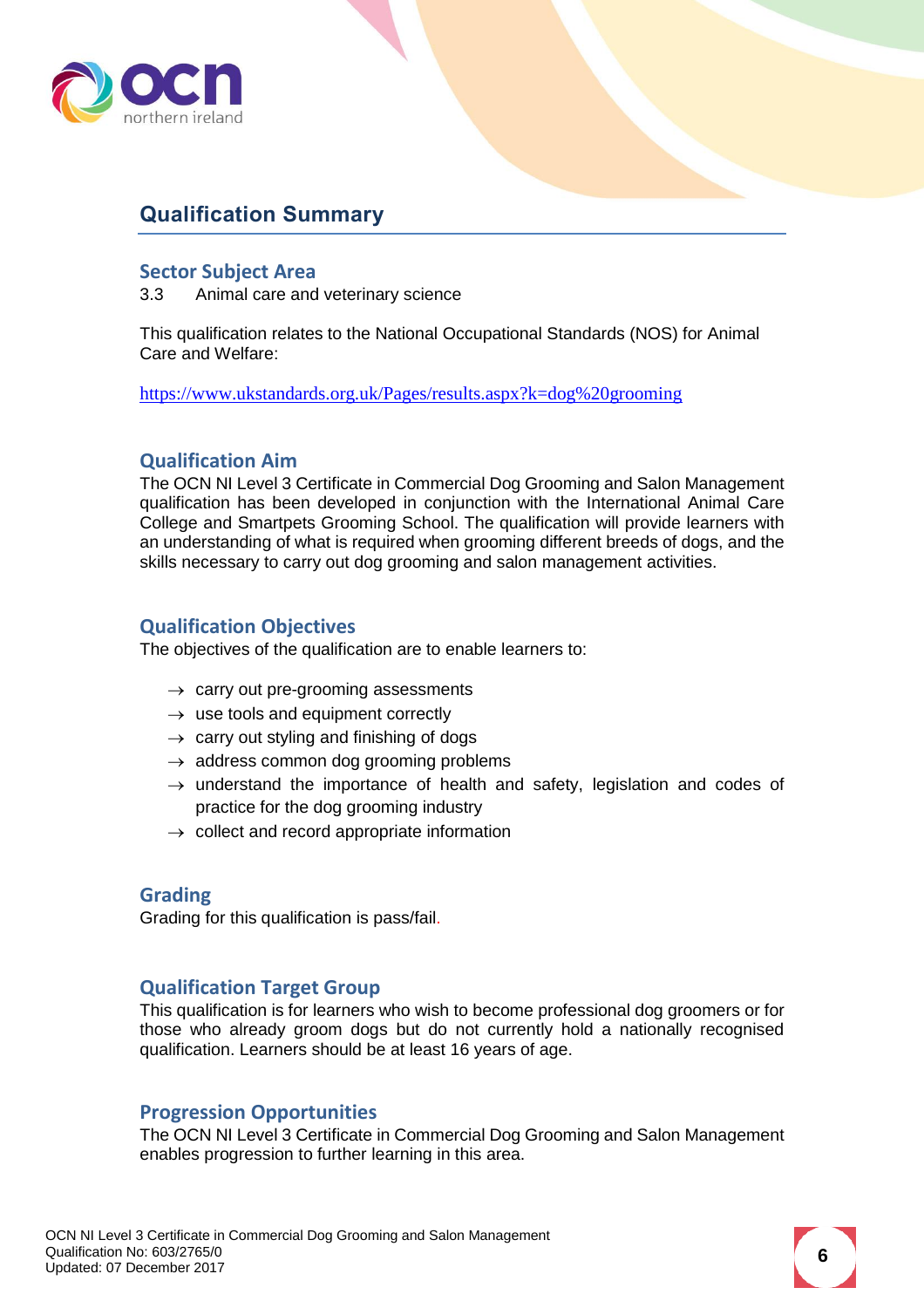

#### <span id="page-6-0"></span>**Entry Requirements**

There are no formal entry requirements, however learners are required to have a level of understanding to be able to carry out the necessary practical work at Level 3. This may come from working within the industry in a dog groomer clipping and styling role.

#### **Ensuring Health and Safety of Learners**

The health and safety of learners is paramount. Every effort must be made by the centre and those involved in the delivery to ensure that learners operate in a safe and secure environment. Due to the nature of assessment activities it is a requirement that a trained First Aider is present on site.

Particular attention should be given to:

- ensuring all practical work is conducted in a properly equipped and maintained salon
- ensuring learners are briefed about health and safety procedures including how to identify hazards and report accidents/injuries/dangerous occurrences
- ensuring levels of supervision are agreed and implemented where appropriate
- clear accident reporting procedures
- ensuring tools and equipment, including drying cabinets and electric tables are in safe working order and learners are given proper instruction, training and protective clothing if required
- ensuring premises are covered by employer liability insurance

#### <span id="page-6-1"></span>**Delivery Languages**

This qualification is available in English only at this time. If you wish to offer the qualification in Welsh or Irish (Gaeilge) then please contact OCN NI who will review demand and provide as appropriate.

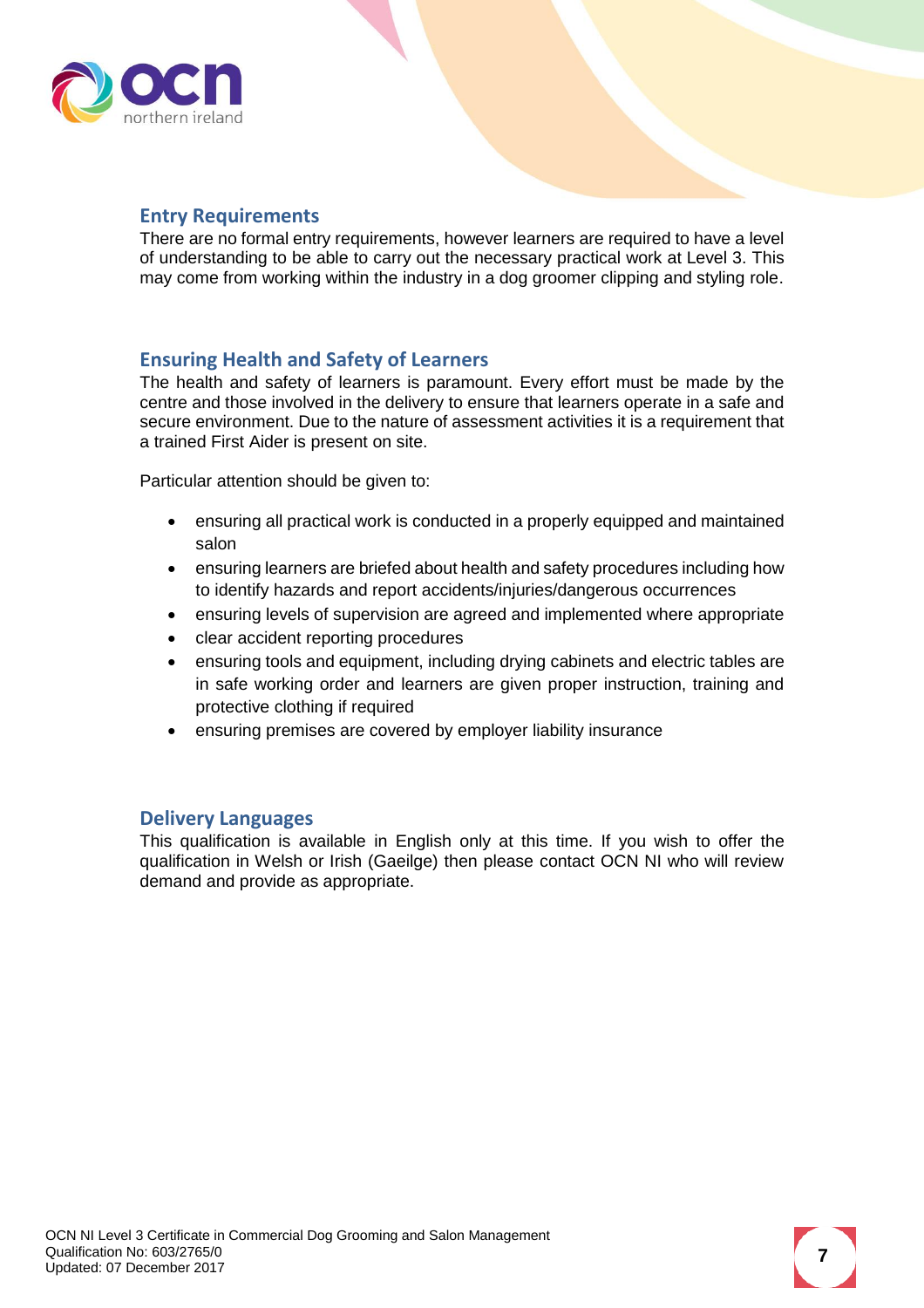

# <span id="page-7-0"></span>**Centre Requirements for Delivering the Qualification**

#### <span id="page-7-1"></span>**Centre Recognition and Qualification Approval**

New and existing OCN NI recognised centres must apply for and be granted approval to deliver the qualification prior to the commencement of delivery.

#### <span id="page-7-2"></span>**Centre Staffing**

Centres are required to have the following roles in place as a minimum, although a member of staff may hold more than one role\*:

- Centre contact
- Programme Co-ordinator
- Tutor
- Assessor
- Internal Verifier

\*Note: A person cannot be an internal verifier for their own assessments.

#### <span id="page-7-3"></span>**Tutors**

Tutors delivering this qualification should be occupationally competent at a minimum of Level 3 in dog grooming and have the following:

- Pet First Aid Instructors Certificate
- Have a qualification at Level 3 or above in Canine Studies
- Level 3 Certificate in Education and Training (PTLLS) or equivalent

#### <span id="page-7-4"></span>**Assessors**

OCN NI qualifications are assessed within the centre and are subject to OCN NI's quality assurance processes. Units are achieved through internally set, internally assessed, and internally verified evidence. The centre must agree an assessment plan with OCN NI to be given approval to deliver the qualification.

#### *Assessors must:*

- be occupationally competent at Level 3 or above in dog grooming
- have a minimum of one year's experience in the area they are assessing
- have direct or related relevant experience in assessment
- have a sound understanding of the current National Occupational Standards (NOS)
- assess all assessment tasks and activities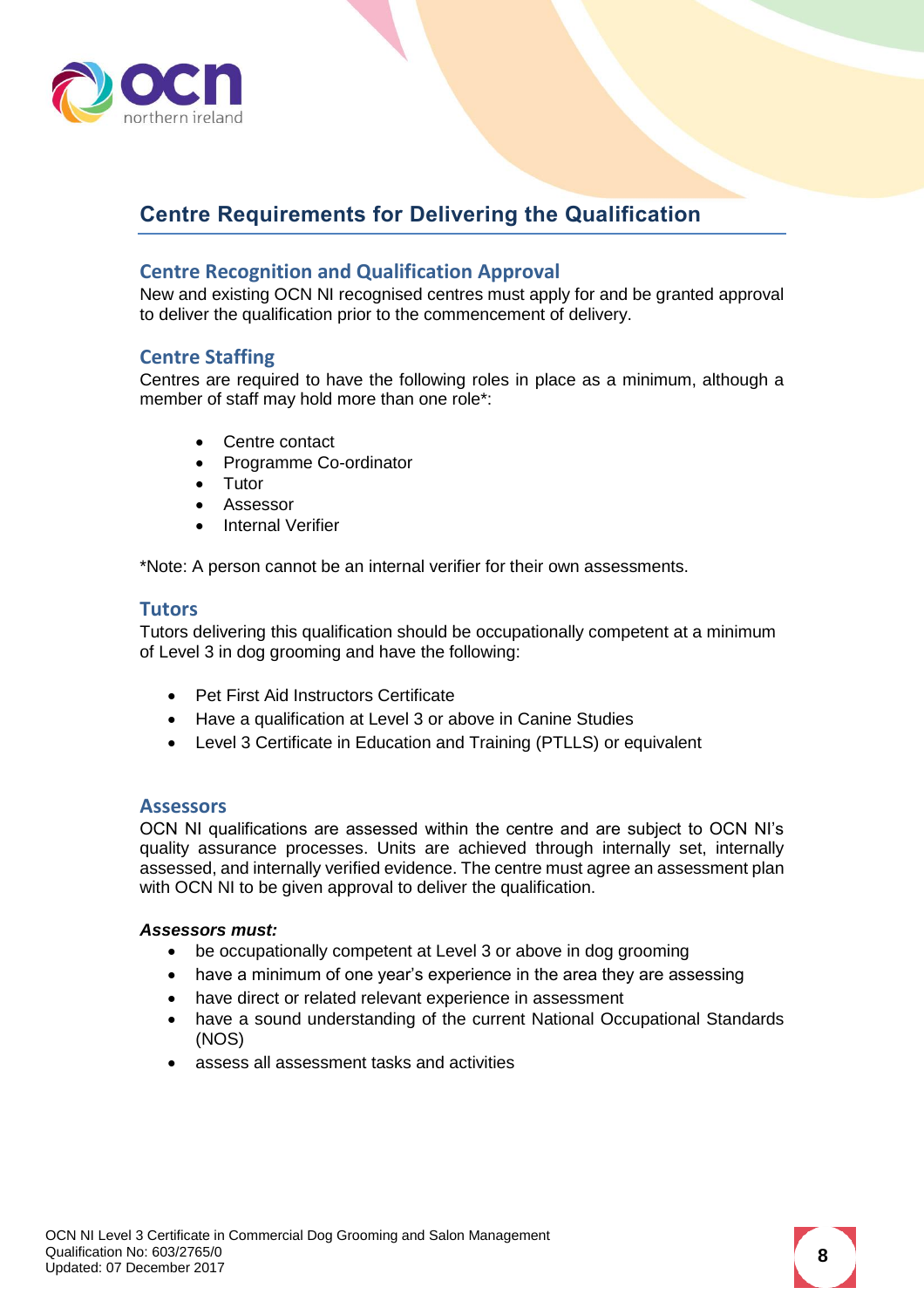

#### <span id="page-8-0"></span>**Internal Verification**

OCN NI qualifications must be scrutinised through the centre's internal quality assurance processes as part of the recognised centre agreement with OCN NI. The centre must appoint an experienced and trained centre internal verifier whose responsibility is to act as the internal quality monitor for the verification of the delivery and assessment of the qualifications.

The centre must agree a working model for internal verification with OCN NI prior to delivery of the qualification.

#### *Internal Verifiers must:*

- be occupationally competent in the subject area
- have direct or related relevant experience in assessment and verification
- have an internal verification award and attend OCN NI's internal verifier training in order to be approved by OCN NI
- support tutors and assessors through centre standardisation meetings held within the centre at appropriate points in the year and records maintained for the external verifier
- sample assessments according to the centre's sampling strategy
- ensure tasks are appropriate to the level being assessed
- maintain up-to-date records supporting the verification of assessment and learner achievement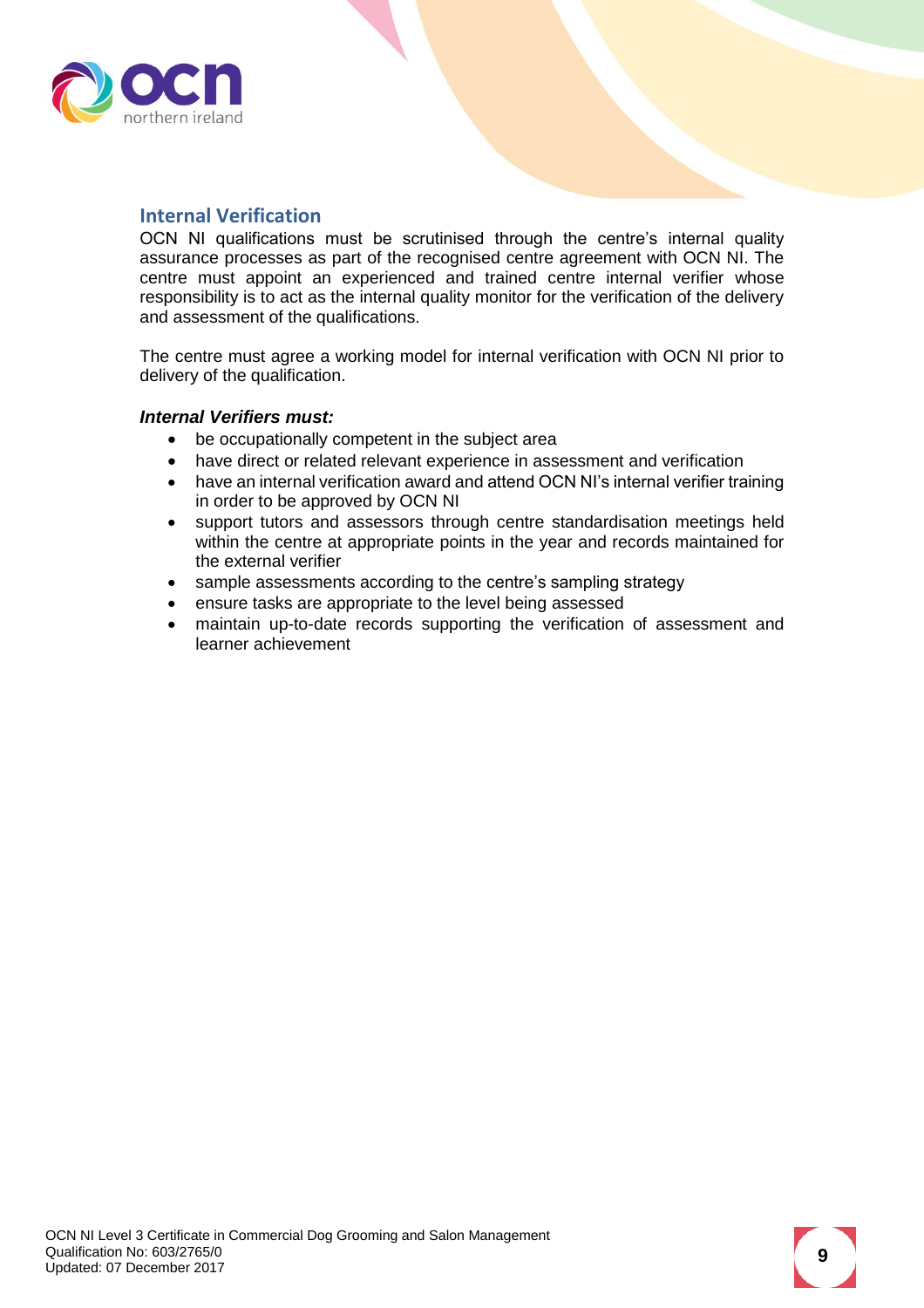

### <span id="page-9-0"></span>**Structure and Content**

#### **OCN NI Level 3 Certificate in Commercial Dog Grooming and Salon Management**

Learners must successfully complete all three units to achieve the qualification - 18 credits.

Total Qualification Time (TQT) for this qualification: 180 hours Guided Learning Hours (GLH) for this qualification: 126 hours

| <b>Unit</b><br><b>Reference</b><br><b>Number</b> | <b>OCN NI</b><br><b>Unit</b><br>Code | <b>Unit Title</b>                                                                                        | <b>TQT</b> | <b>Credit</b><br><b>Value</b> | Level        |
|--------------------------------------------------|--------------------------------------|----------------------------------------------------------------------------------------------------------|------------|-------------------------------|--------------|
| R/616/7640                                       | <b>CBE031</b>                        | Dog Styling and<br><b>Finish Grooming</b>                                                                | 100        | 10                            | Three        |
| Y/616/7641                                       | <b>CBE032</b>                        | Prepare Dogs' Coats<br>for Styling and<br>Finishing                                                      | 40         | 4                             | <b>Three</b> |
| H/616/7643                                       | CBE033                               | Promote, Monitor<br>and Maintain the<br>Health and Well-<br>being of Dogs<br>throughout Grooming<br>Stay | 40         | 4                             | <b>Three</b> |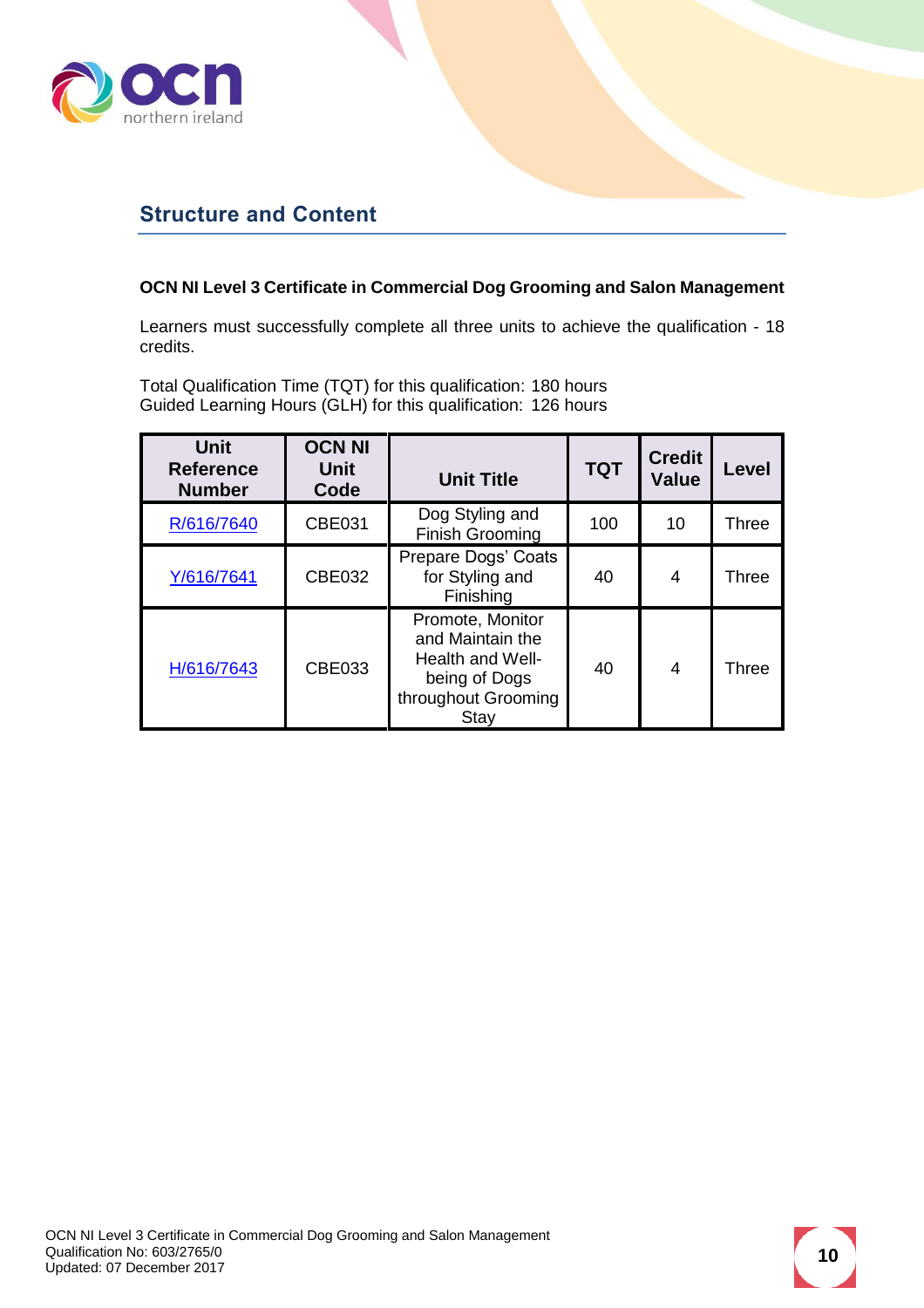

# <span id="page-10-0"></span>**Unit Details**

<span id="page-10-1"></span>

| Title |                                                                                                        |        | Dog Styling and Finish Grooming                                                                                                                                                                                                                                                                                                                                                                                                                                                                                                                                                                                                                                                                                         |
|-------|--------------------------------------------------------------------------------------------------------|--------|-------------------------------------------------------------------------------------------------------------------------------------------------------------------------------------------------------------------------------------------------------------------------------------------------------------------------------------------------------------------------------------------------------------------------------------------------------------------------------------------------------------------------------------------------------------------------------------------------------------------------------------------------------------------------------------------------------------------------|
| Level |                                                                                                        | Three  |                                                                                                                                                                                                                                                                                                                                                                                                                                                                                                                                                                                                                                                                                                                         |
|       | <b>Credit Value</b>                                                                                    | 10     |                                                                                                                                                                                                                                                                                                                                                                                                                                                                                                                                                                                                                                                                                                                         |
|       | Guided Learning Hours (GLH)                                                                            | 70     |                                                                                                                                                                                                                                                                                                                                                                                                                                                                                                                                                                                                                                                                                                                         |
|       | <b>OCN NI Unit Code</b>                                                                                | CBE031 |                                                                                                                                                                                                                                                                                                                                                                                                                                                                                                                                                                                                                                                                                                                         |
|       | Unit Reference No                                                                                      |        | R/616/7640                                                                                                                                                                                                                                                                                                                                                                                                                                                                                                                                                                                                                                                                                                              |
|       | Unit purpose and aim(s): This unit will enable the learner to carry out styling and finishing for dogs |        |                                                                                                                                                                                                                                                                                                                                                                                                                                                                                                                                                                                                                                                                                                                         |
|       | using various trimming methods, and addressing common dog grooming problems.                           |        |                                                                                                                                                                                                                                                                                                                                                                                                                                                                                                                                                                                                                                                                                                                         |
|       | <b>Learning Outcomes</b>                                                                               |        | <b>Assessment Criteria</b>                                                                                                                                                                                                                                                                                                                                                                                                                                                                                                                                                                                                                                                                                              |
| 1.    | Be able to carry out the styling and finish<br>grooming of dogs.                                       |        | 1.1. Use correct trimming and finishing methods<br>to include:<br>clipped and scissored coat<br>a)<br>thinning and trimming of a double<br>b)<br>coated breed e.g. retriever or collie<br>de-shedding of a short and smooth<br>C)<br>coated breed<br>1.2. Create three of the required head shapes<br>and style the dog in accordance with the<br>agreed plan and the type of breed to<br>include:<br>round head<br>a)<br>head with split eyebrows<br>b)<br>head with centre fall eyebrows<br>c)<br>clean head<br>d)<br>clean face<br>e)<br>1.3. Create each of the following styles:<br>shave or clip off<br>a)<br>clipped body with skirt and furnishings<br>b)<br>clipped body with tuck up and styled<br>C)<br>legs |
| 2.    | Be able to address common dog grooming<br>problems.                                                    |        | 2.1. Summarise at least eight problems which<br>may occur during dog grooming and how<br>they may be addressed in line with best<br>practice and company policy.<br>2.2. Explain the special handling requirements<br>during grooming of each of the following:<br>short nosed breeds<br>a)<br>long bodied dog<br>b)<br>elderly dog with heart problems<br>C)<br>puppy new to grooming<br>d)<br>2.3. Explain the importance of recording dogs'<br>reactions to handling and grooming.                                                                                                                                                                                                                                   |
| 3.    | Be able to clip a dog's nails.                                                                         |        | 3.1. Demonstrate clipping a dog's nails correctly<br>and safely.<br>3.2. Explain actions to be taken if a dog's nails<br>have been cut too short.                                                                                                                                                                                                                                                                                                                                                                                                                                                                                                                                                                       |
| 4.    | Be able to remove excess hair from and<br>clean a dog's ears.                                          |        | 4.1. Demonstrate removal of excess hair from<br>the outer ear canal.<br>4.2. Demonstrate cleaning of the dog's ears<br>appropriate for the breed and condition.<br>4.3 Explain three common problems which<br>may be encountered when cleaning a dog's<br>ears.                                                                                                                                                                                                                                                                                                                                                                                                                                                         |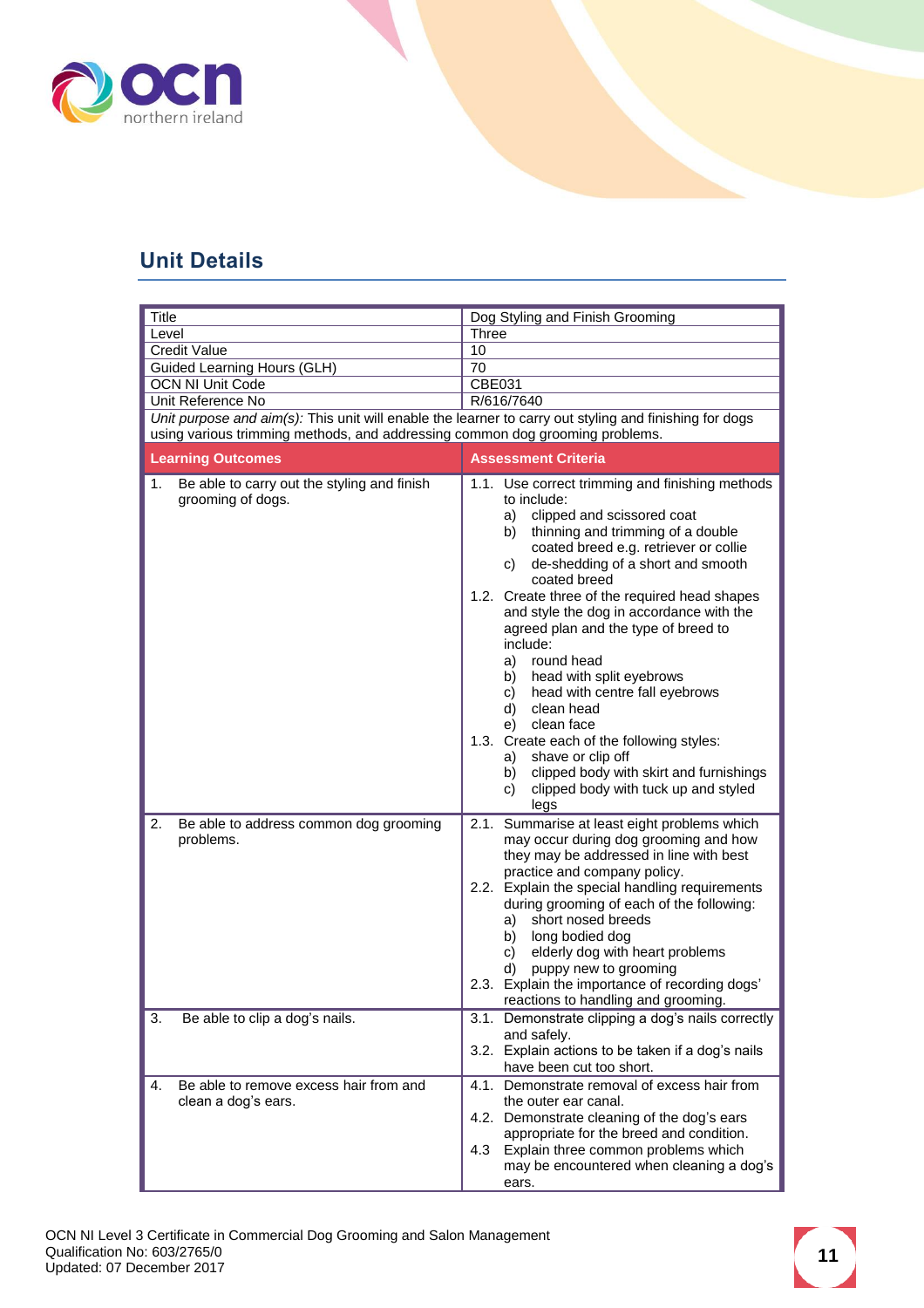

4.4 Explain the procedure when signs of ear problems have been identified.

#### **Assessment Guidance**

The following assessment method/s may be used to ensure all learning outcomes and assessment criteria are fully covered.

| <b>Assessment Method</b>              | <b>Definition</b>                                                                                                                                                                                                                                 | <b>Possible Content</b>                                                                                        |
|---------------------------------------|---------------------------------------------------------------------------------------------------------------------------------------------------------------------------------------------------------------------------------------------------|----------------------------------------------------------------------------------------------------------------|
| Portfolio of evidence                 | A collection of documents<br>containing work undertaken<br>to be assessed as evidence<br>to meet required skills<br>outcomes<br>OR.<br>A collection of documents<br>containing work that shows<br>the learner's progression<br>through the course | Learner notes/written work<br>Learner log/diary<br>Peer notes<br>Record of observation<br>Record of discussion |
| Practical<br>demonstration/assignment | A practical demonstration of<br>a skill/situation selected by<br>the tutor or by learners, to<br>enable learners to practise<br>and apply skills and<br>knowledge                                                                                 | Record of observation<br>Learner notes/written work<br>Learner log                                             |
| Coursework                            | Research or projects that<br>count towards a learner's<br>final outcome and<br>demonstrate the skills and/or<br>knowledge gained throughout<br>the course                                                                                         | Record of observation<br>Learner notes/written work<br>Tutor notes/record<br>Learner log/diary                 |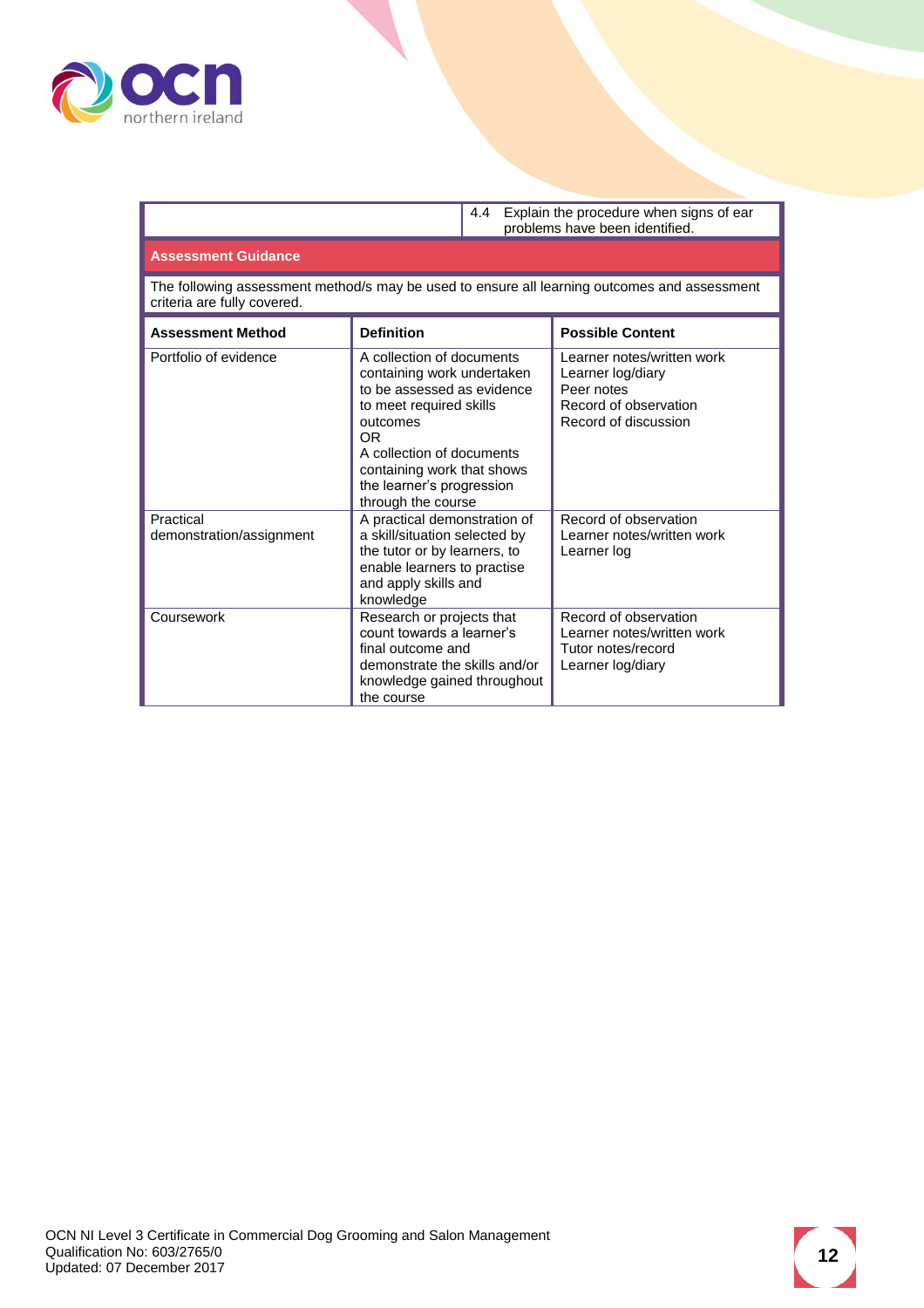

<span id="page-12-0"></span>

| Title                                                                                               | Prepare Dogs' Coats for Styling and Finishing                                                                                                                                                                                                                                                                                                                                                                                                                                                                                                                                                                                                                                                                                                      |
|-----------------------------------------------------------------------------------------------------|----------------------------------------------------------------------------------------------------------------------------------------------------------------------------------------------------------------------------------------------------------------------------------------------------------------------------------------------------------------------------------------------------------------------------------------------------------------------------------------------------------------------------------------------------------------------------------------------------------------------------------------------------------------------------------------------------------------------------------------------------|
| Level                                                                                               | <b>Three</b>                                                                                                                                                                                                                                                                                                                                                                                                                                                                                                                                                                                                                                                                                                                                       |
| <b>Credit Value</b>                                                                                 | 4                                                                                                                                                                                                                                                                                                                                                                                                                                                                                                                                                                                                                                                                                                                                                  |
| Guided Learning Hours (GLH)                                                                         | 28                                                                                                                                                                                                                                                                                                                                                                                                                                                                                                                                                                                                                                                                                                                                                 |
| <b>OCN NI Unit Code</b>                                                                             | CBE032                                                                                                                                                                                                                                                                                                                                                                                                                                                                                                                                                                                                                                                                                                                                             |
| Unit Reference No                                                                                   | Y/616/7641                                                                                                                                                                                                                                                                                                                                                                                                                                                                                                                                                                                                                                                                                                                                         |
| Unit purpose and aim(s): This unit will enable the learner to carry out pre-grooming assessments,   |                                                                                                                                                                                                                                                                                                                                                                                                                                                                                                                                                                                                                                                                                                                                                    |
| prepare for styling and finishing, use tools and equipment correctly and promote health and safety. |                                                                                                                                                                                                                                                                                                                                                                                                                                                                                                                                                                                                                                                                                                                                                    |
| <b>Learning Outcomes</b>                                                                            | <b>Assessment Criteria</b>                                                                                                                                                                                                                                                                                                                                                                                                                                                                                                                                                                                                                                                                                                                         |
| Be able to carry out pre-grooming<br>1.<br>assessments.                                             | 1.1. Assess and plan work to be carried out<br>considering client's requests, breed and<br>appearance of dogs for at least three of the<br>following:<br>a) round head<br>b) head with split eyebrows<br>c) head with centre fall eyebrows<br>d) clean head<br>e) clean face<br>1.2. Assess and plan styling to be carried out<br>considering client's requests, breed,<br>appearance and coat condition of dogs for<br>the following:<br>a) shave off a matted coat<br>b) clipped body with tuck up and styled<br>legs<br>clipped body with skirt and furnishings<br>C)<br>1.3. Plan trimming and finishing methods for the<br>following:<br>a) clipped and scissored coat<br>b) de-shedded short coat<br>c) double coated breed non-trimmed e.g. |
|                                                                                                     | retriever and collie<br>1.4. Maintain accurate records of client's<br>requests and work plan.                                                                                                                                                                                                                                                                                                                                                                                                                                                                                                                                                                                                                                                      |
| 2.<br>Be able to prepare dogs' coats for styling<br>and finish grooming.                            | 2.1. Prepare at least three dogs for styling or<br>finish grooming, demonstrating the<br>following appropriate to coat condition,<br>client's requests and breed:<br>a) bathing<br>b) drying<br>fluff drying a wool coat<br>c)<br>d)<br>de-matting<br>removing dead undercoat from a<br>e).<br>double coated breed<br>high velocity drying<br>f)<br>selecting correct shampoo<br>g)<br>handling and restraint suitable for the<br>h)<br>temperament and breed                                                                                                                                                                                                                                                                                      |
| 3.<br>Know how to use and maintain dog<br>grooming equipment and tools.                             | Select, use and maintain the following dog<br>3.1.<br>grooming tools and equipment:<br>clippers and blades<br>a)<br>scissors/thinning scissors<br>b)<br>combs/brushes<br>C)<br>de-shedding tools<br>d)<br>restraint equipment<br>e)<br>drying equipment<br>f)<br>3.2. Explain the correct use of different types of<br>muzzles for different breeds of dogs.                                                                                                                                                                                                                                                                                                                                                                                       |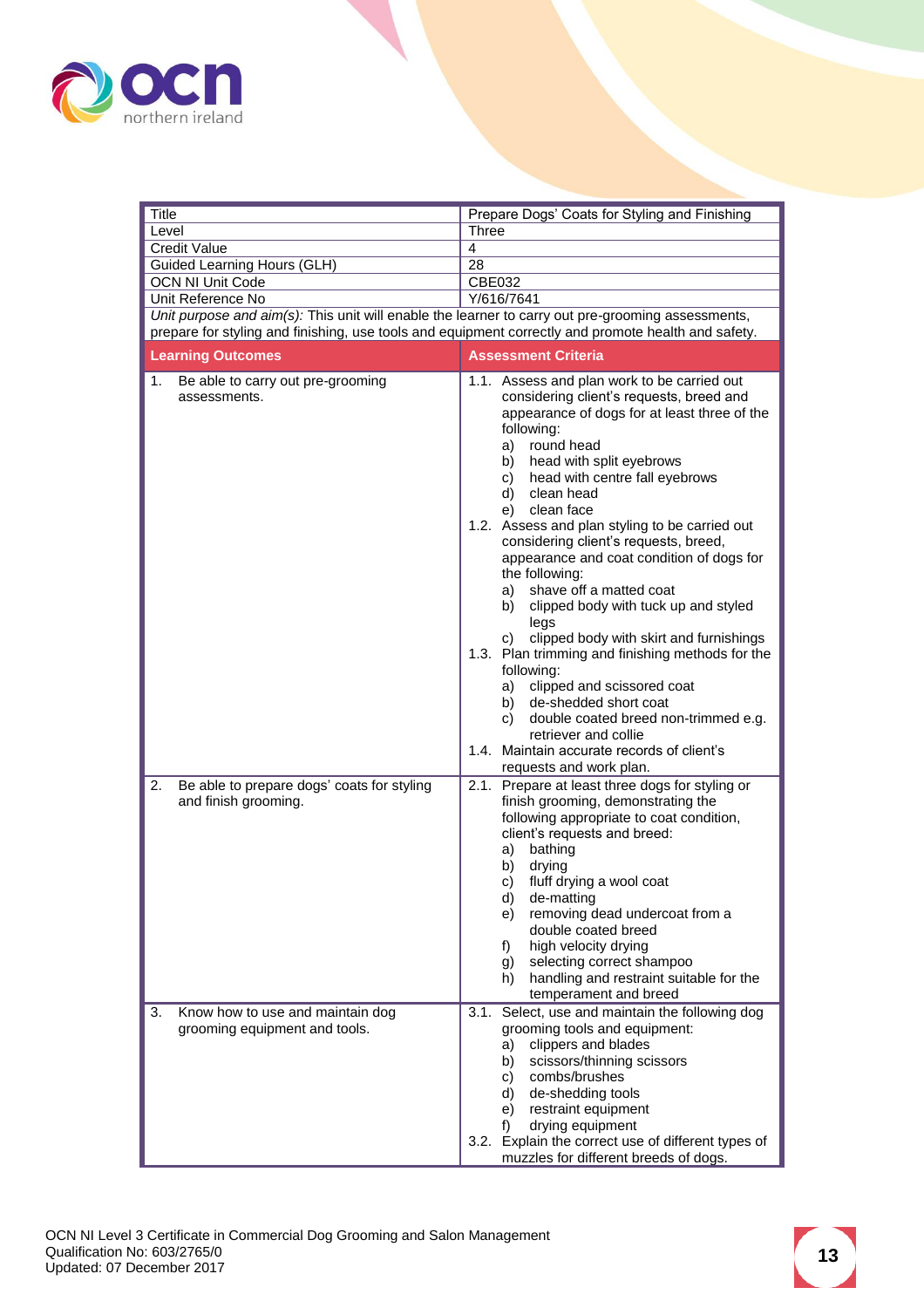

| 4. | Be able to promote health and safety and<br>environmental good practice. |  | 4.1. Explain the relevant legislation and codes<br>of practice relevant to a dog grooming<br>business:<br>Health and Safety<br>a)<br>Animal welfare<br>Environmental good practice<br>4.2. Carry out a risk assessment for grooming<br>activities. |
|----|--------------------------------------------------------------------------|--|----------------------------------------------------------------------------------------------------------------------------------------------------------------------------------------------------------------------------------------------------|
|----|--------------------------------------------------------------------------|--|----------------------------------------------------------------------------------------------------------------------------------------------------------------------------------------------------------------------------------------------------|

#### **Assessment Guidance**

The following assessment method/s may be used to ensure all learning outcomes and assessment criteria are fully covered.

| <b>Assessment Method</b>              | <b>Definition</b>                                                                                                                                                                                                                                 | <b>Possible Content</b>                                                                                        |
|---------------------------------------|---------------------------------------------------------------------------------------------------------------------------------------------------------------------------------------------------------------------------------------------------|----------------------------------------------------------------------------------------------------------------|
| Portfolio of evidence                 | A collection of documents<br>containing work undertaken<br>to be assessed as evidence<br>to meet required skills<br>outcomes<br>OR.<br>A collection of documents<br>containing work that shows<br>the learner's progression<br>through the course | Learner notes/written work<br>Learner log/diary<br>Peer notes<br>Record of observation<br>Record of discussion |
| Practical<br>demonstration/assignment | A practical demonstration of<br>a skill/situation selected by<br>the tutor or by learners, to<br>enable learners to practise<br>and apply skills and<br>knowledge                                                                                 | Record of observation<br>Learner notes/written work<br>Learner log                                             |
| Coursework                            | Research or projects that<br>count towards a learner's<br>final outcome and<br>demonstrate the skills and/or<br>knowledge gained<br>throughout the course                                                                                         | Record of observation<br>Learner notes/written work<br>Tutor notes/record<br>Learner log/diary                 |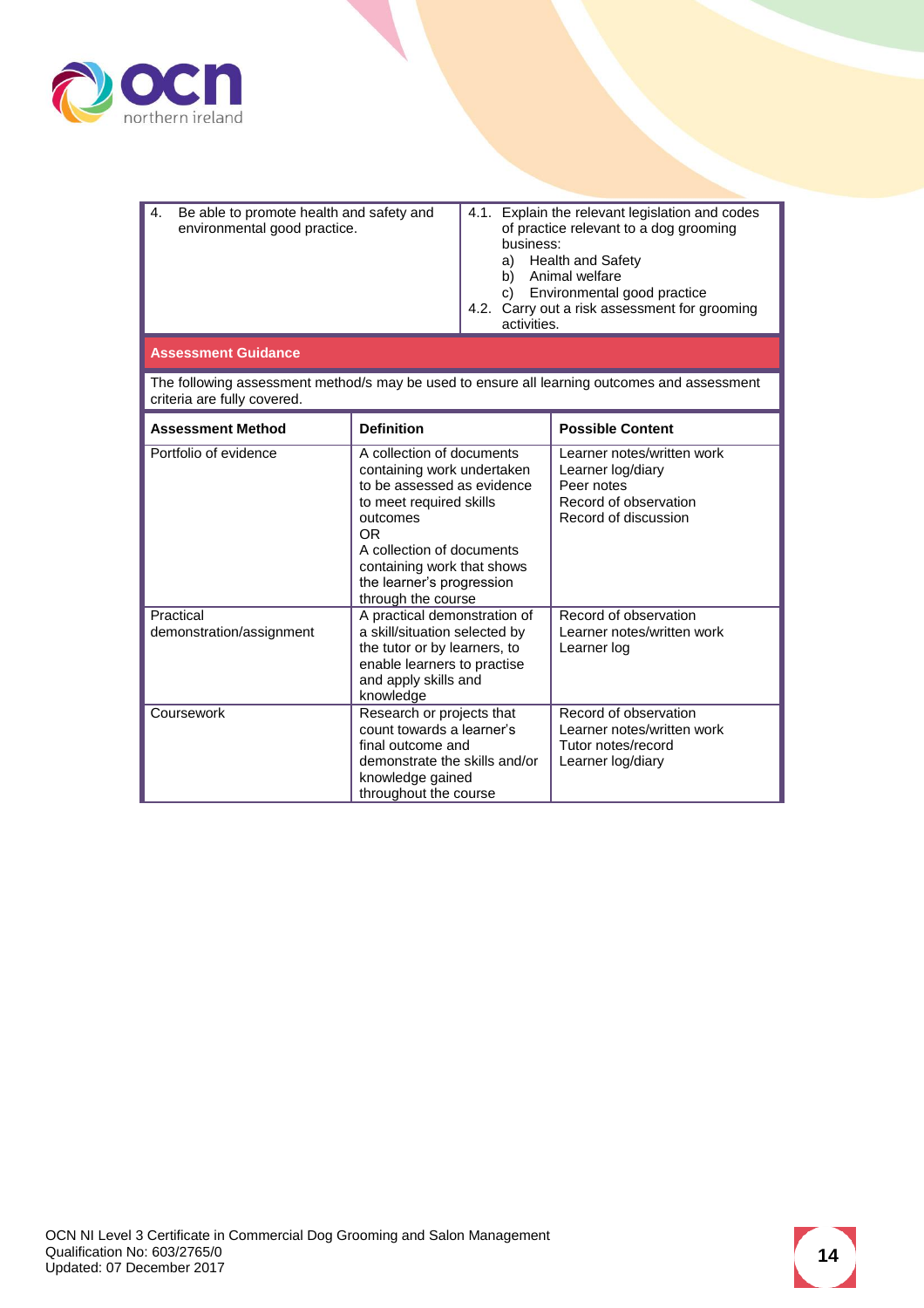

<span id="page-14-0"></span>

| Title                                                                                                                                                                                                           | Promote, Monitor and Maintain the Health and                                                                                                                                                                                                                                                                                                                                         |
|-----------------------------------------------------------------------------------------------------------------------------------------------------------------------------------------------------------------|--------------------------------------------------------------------------------------------------------------------------------------------------------------------------------------------------------------------------------------------------------------------------------------------------------------------------------------------------------------------------------------|
|                                                                                                                                                                                                                 | Well-being of Dogs throughout Grooming Stay                                                                                                                                                                                                                                                                                                                                          |
| Level                                                                                                                                                                                                           | Three                                                                                                                                                                                                                                                                                                                                                                                |
| <b>Credit Value</b>                                                                                                                                                                                             | $\overline{4}$                                                                                                                                                                                                                                                                                                                                                                       |
| Guided Learning Hours (GLH)                                                                                                                                                                                     | 28                                                                                                                                                                                                                                                                                                                                                                                   |
| <b>OCN NI Unit Code</b>                                                                                                                                                                                         | CBE033                                                                                                                                                                                                                                                                                                                                                                               |
| Unit Reference No                                                                                                                                                                                               | H/616/7643                                                                                                                                                                                                                                                                                                                                                                           |
| Unit purpose and aim(s): This unit will enable the learner to promote, monitor and maintain the<br>health and well-being of dogs. The learner will be required to carry out and record a dog's health<br>check. |                                                                                                                                                                                                                                                                                                                                                                                      |
| <b>Learning Outcomes</b>                                                                                                                                                                                        | <b>Assessment Criteria</b>                                                                                                                                                                                                                                                                                                                                                           |
| Be able to promote, monitor and maintain<br>1.<br>the health and welfare of dogs during<br>grooming stay.                                                                                                       | 1.1. Promote, monitor and maintain the health<br>and welfare of dogs during grooming stay<br>to include:<br>kennel size appropriate to breed and<br>a)<br>temperament<br>restraints appropriate to breed and<br>b)<br>temperament<br>monitoring and recording of dog's<br>c)<br>physical condition and behaviour<br>providing necessary food, water and<br>d)<br>clean accommodation |
| 2.<br>Be able to carry out and record a dog health<br>check.                                                                                                                                                    | 2.1.<br>Carry out and record a dog health check<br>identifying signs of good and poor health.                                                                                                                                                                                                                                                                                        |
| Be able to collect and record appropriate<br>3.<br>information prior to grooming.                                                                                                                               | 3.1. Explain the importance of collecting and<br>recording client and dog information, before<br>and after grooming.<br>3.2. Complete a record card for a client and<br>their dog to include:<br>a) client's details<br>b) vet's details<br>dog's details<br>C)<br>dog's health details<br>d)<br>signed authority<br>e)<br>post grooming records<br>f)                               |
| <b>Assessment Guidance</b>                                                                                                                                                                                      |                                                                                                                                                                                                                                                                                                                                                                                      |

The following assessment method/s may be used to ensure all learning outcomes and assessment criteria are fully covered.

| <b>Assessment Method</b>              | <b>Definition</b>                                                                                                                                                                                                                                 | <b>Possible Content</b>                                                                                        |
|---------------------------------------|---------------------------------------------------------------------------------------------------------------------------------------------------------------------------------------------------------------------------------------------------|----------------------------------------------------------------------------------------------------------------|
| Portfolio of evidence                 | A collection of documents<br>containing work undertaken<br>to be assessed as evidence<br>to meet required skills<br>outcomes<br>OR.<br>A collection of documents<br>containing work that shows<br>the learner's progression<br>through the course | Learner notes/written work<br>Learner log/diary<br>Peer notes<br>Record of observation<br>Record of discussion |
| Practical<br>demonstration/assignment | A practical demonstration of<br>a skill/situation selected by<br>the tutor or by learners, to<br>enable learners to practise<br>and apply skills and<br>knowledge                                                                                 | Record of observation<br>Learner notes/written work<br>Learner log                                             |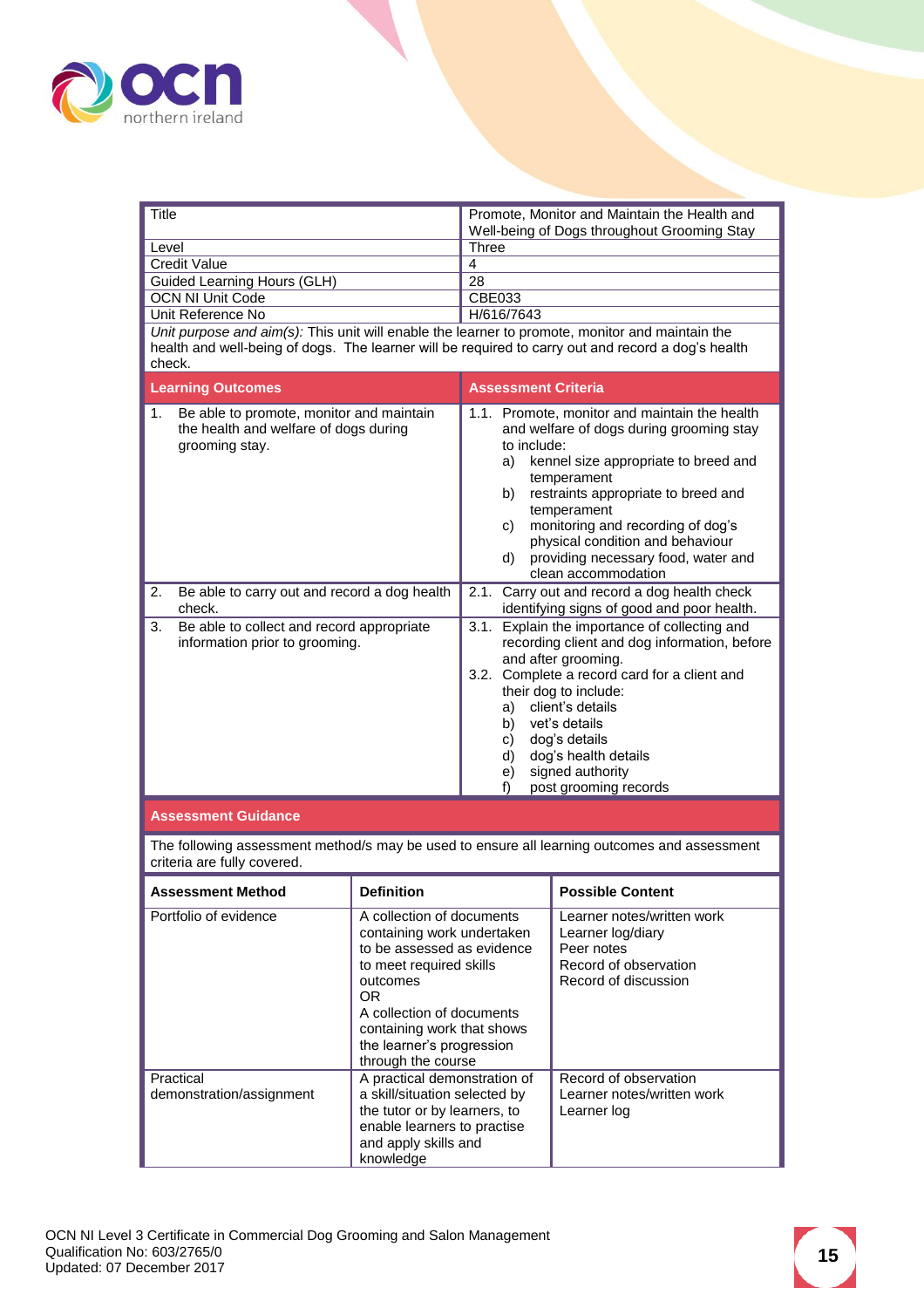

| Record of observation<br>Research or projects that<br>Coursework<br>count towards a learner's<br>Learner notes/written work<br>final outcome and<br>Tutor notes/record<br>demonstrate the skills and/or<br>Learner log/diary |                  |  |
|------------------------------------------------------------------------------------------------------------------------------------------------------------------------------------------------------------------------------|------------------|--|
| throughout the course                                                                                                                                                                                                        | knowledge gained |  |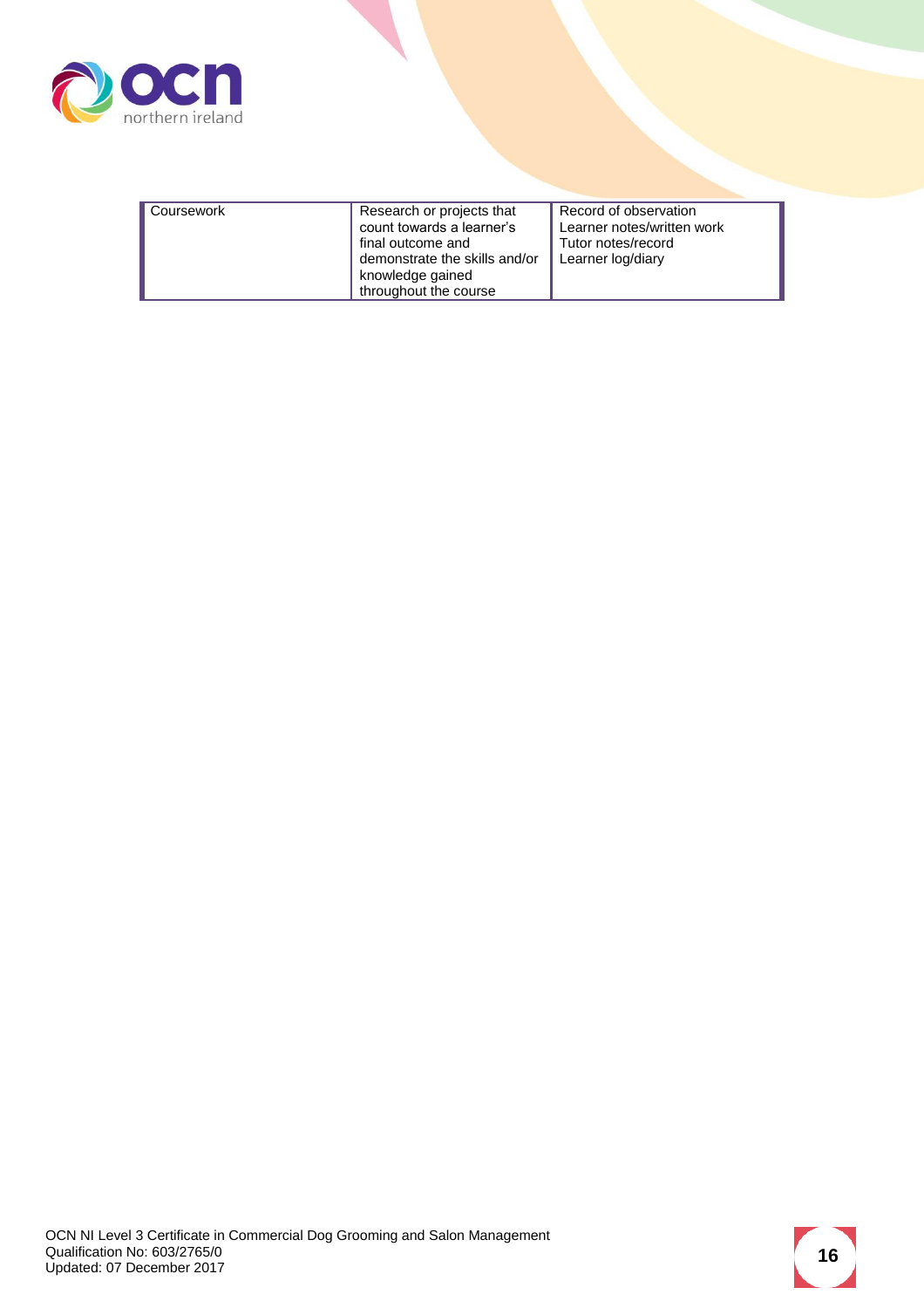

### <span id="page-16-0"></span>**Quality Assurance of Centre Performance**

#### <span id="page-16-1"></span>**External Verification**

All OCN NI recognised centres are subject to External Verification. External verification visits and monitoring activities will be conducted annually to confirm continued compliance with the conditions of recognition, review the centre's risk rating for the qualification and to assure OCN NI of the maintenance of the integrity of the qualification.

The External Verifier will review the delivery and assessment of this qualification. This will include the review of a sample of assessment evidence and evidence of the internal verification of assessment and assessment decisions. This will form the basis of the EV report and will inform OCN NI's annual assessment of centre compliance and risk. The External Verifier is appointed by OCN NI.

#### <span id="page-16-2"></span>**Standardisation**

As a process, standardisation is designed to ensure consistency and promote good practice in understanding and application of standards. Standardisation events:

- make qualified statements about the level of consistency in assessment across centres delivering a qualification
- make statements on the standard of evidence that is required to meet the assessment criteria for units in a qualification
- make recommendations on assessment practice
- produce advice and guidance for the assessment of units
- identify good practice in assessment and internal verification

Centres offering units of an OCN NI qualification must attend and contribute assessment materials and learner evidence for standardisation events if requested.

OCN NI will notify centres of the nature of sample evidence required for standardisation events (this will include assessment materials, learner evidence and relevant assessor and internal verifier documentation). OCN NI will make standardisation summary reports available and correspond directly with centres regarding event outcomes.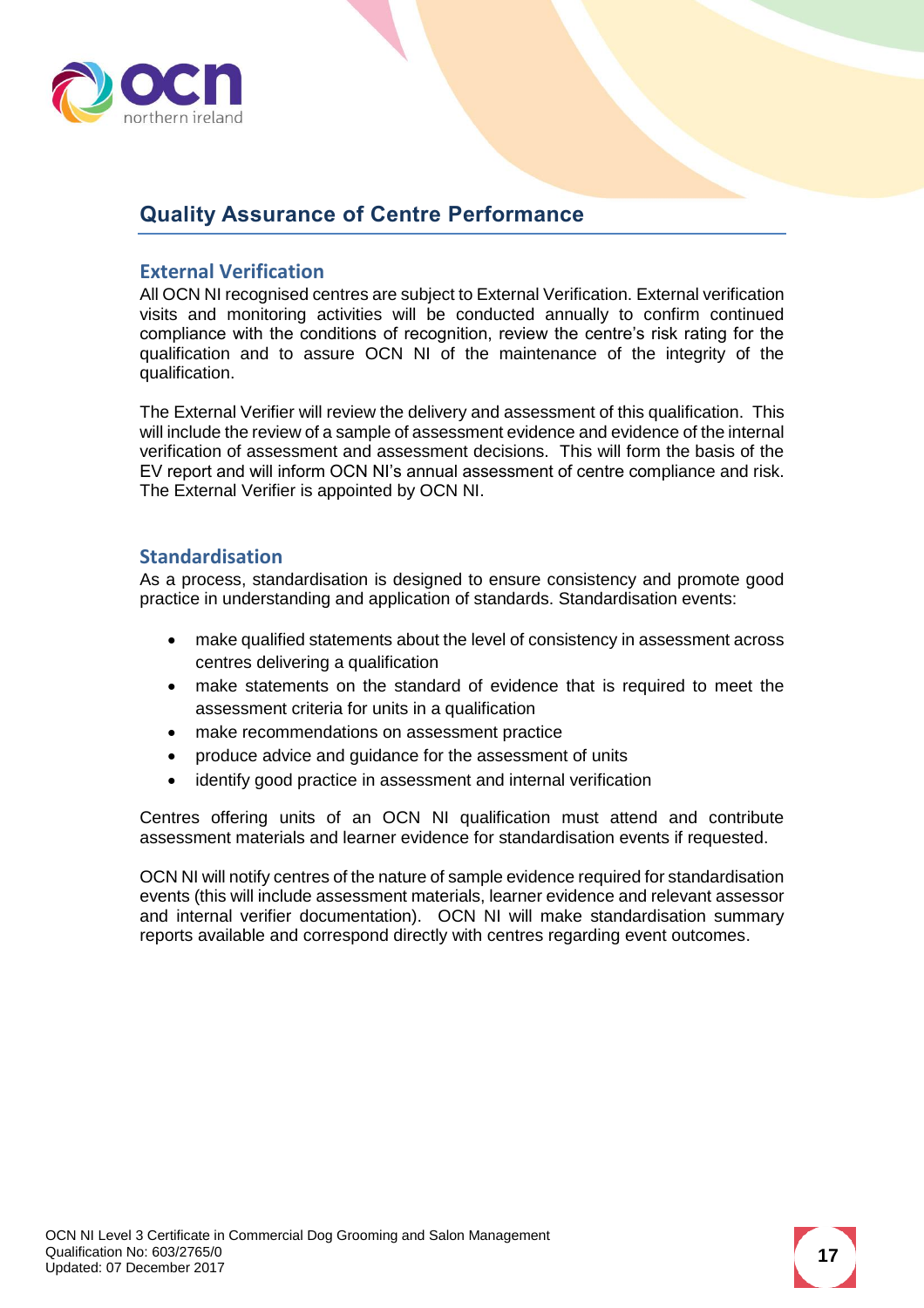

### <span id="page-17-0"></span>**Administration**

#### <span id="page-17-1"></span>**Registration**

A centre must register learners within 20 working days of commencement of this qualification.

#### <span id="page-17-2"></span>**Certification**

Certificates will be issued to centres within 20 working days of receipt of correctly completed results marksheets. It is the responsibility of the centre to ensure that certificates received from OCN NI are held securely and distributed to learners promptly and securely.

#### <span id="page-17-3"></span>**Charges**

OCN NI publishes all up to date qualification fees in its Fees and Invoicing Policy document. Further information can be found on the centre login area of the OCN NI website.

#### <span id="page-17-4"></span>**Equality, Fairness and Inclusion**

OCN NI has considered the requirements of equalities legislation in developing the specification for this qualification.

For further information and guidance relating to access to fair assessment and the OCN NI Reasonable Adjustments and Special Considerations policies, centres should refer to the OCN NI website.